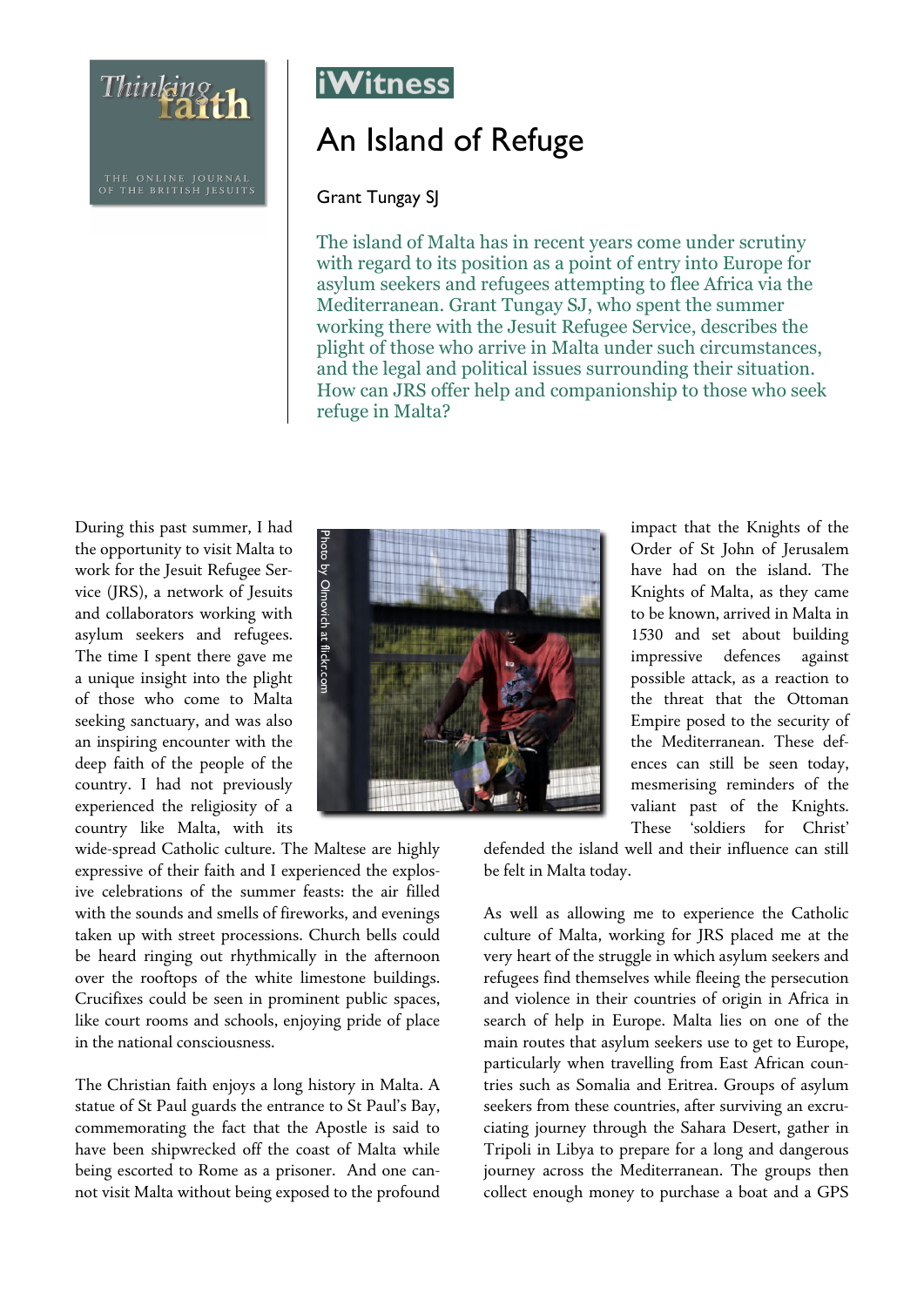system, and try wait for favourable weather. If the weather is good, they will head for Sicily; if the weather is bad, they will make for either Lampedusa off the coast of Sicily, or Malta, trying to reach Europe. Many lose their lives on these journeys. Like that of St Paul so many centuries ago, the boat is usually discovered off the coast of Malta in a state of distress. The boats patrolling the Maltese search and rescue zone will collect the desperate travellers and take them to Malta. If the rescued persons have no identity documents or valid permissions allowing them to enter European Union territory, the Maltese officials will make plans to send them back to Africa, unless they make an application for asylum. If they do, they face a possible 12 month stay in detention while their application is processed.

Malta joined the European Union in 2004 and faces increasing pressure from the EU regarding its approach to asylum seekers. Europe faces the challenge of countless groups of Africans from war-torn parts of the continent seeking help and asylum. Malta is a point of first entry into Europe and is therefore under particular pressure due to the highly contentious 'Dublin Regulation'. This EU regulation sets out criteria to determine which member state of the EU must process an application for asylum from an individual. An important criterion for Malta is the one stipulating that in the event of an asylum seeker entering a member state irregularly, that member state is responsible for processing the application for asylum. This means that when asylum seekers are rescued in boats and taken ashore, Malta bears the burden of processing their applications. The burden for Malta, being an EU border country, is therefore one of the biggest facing any European nation. In a study undertaken by the United Nations High Commissioner for Refugees in 2009, Malta was named as the country processing the second-highest number of asylum applications per capita in Europe.

Malta isn't alone in facing the challenge that asylum seekers pose to countries on the southern border of the EU. Italy completed a bilateral agreement with Libya in 2009 that aims to prevent asylum seekers and irregular migrants from landing on Italian shores. This agreement sees Italy now providing a sizable amount of aid to Libya, while Libya has begun to receive large amounts of migrants and asylum seekers back into its territory following failed attempts to reach Europe across the Mediterranean. Italy is therefore putting its efforts into patrolling the seas of the Mediterranean, rather than processing possible applications for asylum. This bilateral agreement has been heavily criticised, and many say it amounts to neglect by Italy of its obligations under International Law to receive and process asylum applications from those entering its territory.

Malta, although not party to the bilateral agreement, has been affected by it. The number of asylum seekers reaching Maltese shores radically decreased, and in recent months stopped altogether. On 17 July, while I was in Malta, one boat transporting 55 Somali asylum seekers was intercepted in the Maltese search and rescue zone by two patrol boats, one from Malta and one from Libya. The group was split between the two boats, with 27 of the group being taken to Malta and the rest returning to Libya on the other boat. The asylum seekers returning to Libya were said to have agreed to voluntary return. While the facts of the rescue remain unclear, a Somali family was separated between the two boats and many of the asylum seekers were led to believe that the two boats were going to the same destination. This was the first group of asylum seekers to have been transported to Malta for many months following the effects of an increased vigilance by Italy and Libya in patrolling the Mediterranean.

It is in this difficult context that JRS has been called to accompany, serve and defend the rights of asylum seekers and forcibly displaced persons. I was privileged to join the dynamic and multi-disciplinary JRS team for the summer. The scope of the service that they provide to asylum seekers is most impressive. Fr Joseph Cassar SJ is the Director of JRS Malta, Dr Katrine Camilleri oversees the legal team and, in addition to the pastoral care given by the nearby Jesuit community and the legal assistance extended to asylum seekers, the team also comprises a nurse, a social worker, a cultural mediator, a person responsible for schools outreach and a core group of staff for administration. The team is upbeat and energetic, and the asylum seekers gathering in the front entrance for the Monday morning drop-in find a warm and welcoming environment. Some members of the team have in fact been asylum seekers in the past, and are able to bring a wealth of understanding to the plight of those coming to the doorstep of JRS. The quality of care



## **An Island of Refuge**

Grant Tungay SJ 19 October 2010